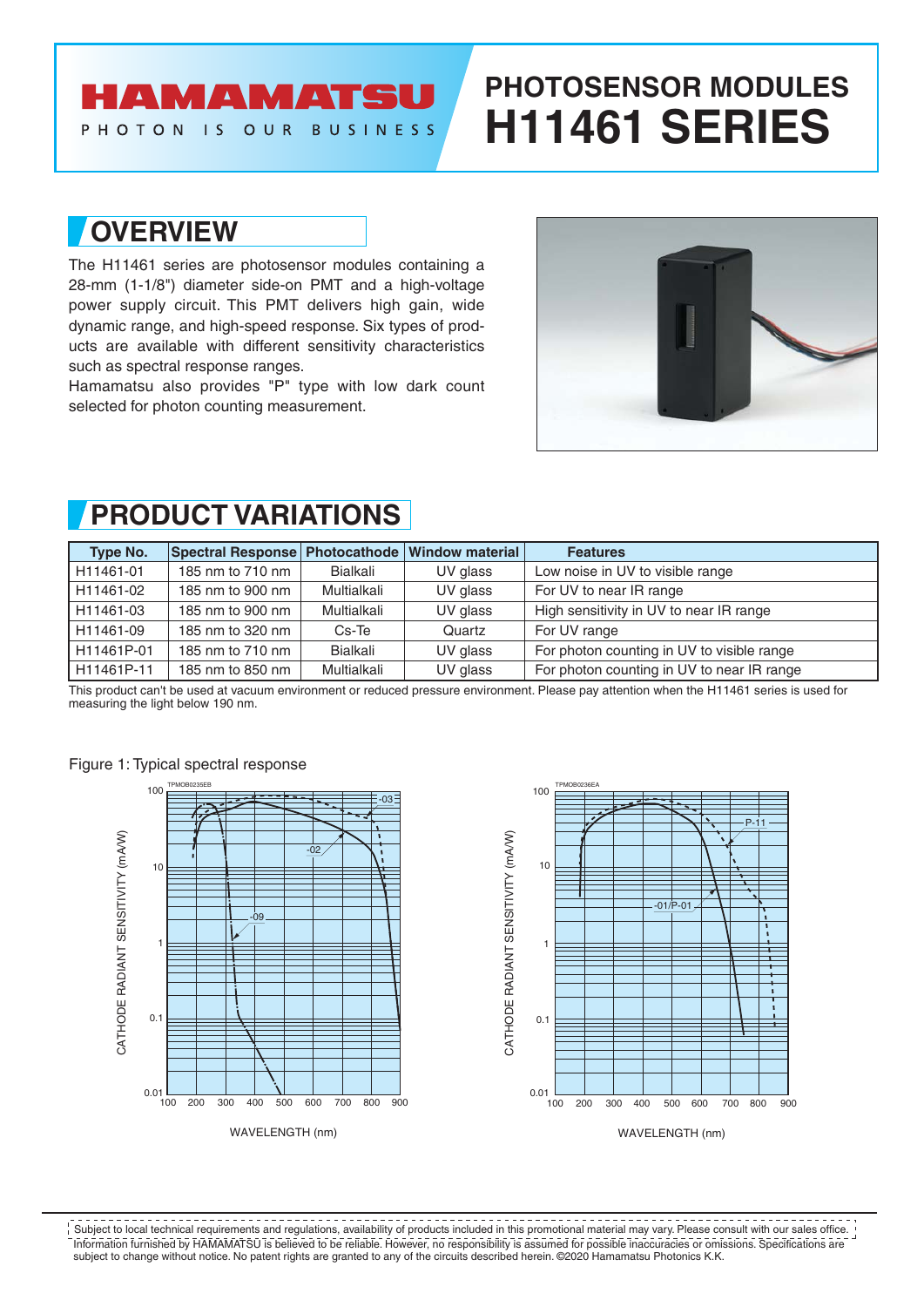Figure 2: Schematic diagram



TPMOC0271EA

# **SPECIFICATIONS**

|                                              | EVIL IVALIVITU                        |               |                          |                     |                     |                                 |                     |                     | (at $+25$ °C) |
|----------------------------------------------|---------------------------------------|---------------|--------------------------|---------------------|---------------------|---------------------------------|---------------------|---------------------|---------------|
|                                              | <b>Parameter</b>                      |               | <b>Unit</b>              |                     |                     |                                 |                     |                     |               |
| <b>Suffix</b>                                |                                       |               | $-01$                    | $-02$               | $-03$               | $-09$                           | $P-01$              | $P-11$              |               |
| Input voltage                                |                                       |               |                          | $\vee$              |                     |                                 |                     |                     |               |
| Max. input voltage                           |                                       |               |                          | $\vee$              |                     |                                 |                     |                     |               |
|                                              | Max. input current *1<br>3.5          |               |                          |                     |                     |                                 |                     | mA                  |               |
|                                              | Max. average output signal current *2 |               | $\mu$ A                  |                     |                     |                                 |                     |                     |               |
| Max. control voltage                         |                                       |               |                          | $\vee$              |                     |                                 |                     |                     |               |
| Recommended control voltage adjustment range |                                       |               |                          | $\vee$              |                     |                                 |                     |                     |               |
| Effective area                               |                                       |               |                          | mm                  |                     |                                 |                     |                     |               |
| Peak sensitivity wavelength                  |                                       |               | 410                      | 400                 | 450                 | 230                             | 410                 | 430                 | nm            |
|                                              | Luminous sensitivity                  | Min.          | 80                       | 140                 | 475                 | —                               | 80                  | 140                 | $\mu$ A/lm    |
|                                              |                                       | Typ.          | 100                      | 250                 | 525                 | $\hspace{0.1mm}-\hspace{0.1mm}$ | 100                 | 200                 |               |
| Cathode                                      | Blue sensitivity index (CS 5-58)      | Typ.          | 8                        |                     |                     |                                 | 8                   |                     |               |
|                                              | Red/White ratio                       | Typ.          | $\overline{\phantom{0}}$ | 0.3                 | 0.4                 |                                 |                     | 0.15                |               |
|                                              | Radiant sensitivity *3                | Typ.          | 70                       | 74                  | 90                  | 62                              | 70                  | 80                  | mA/W          |
|                                              | Luminous sensitivity *2               | Min.          | 1000                     | 400                 | 3000                |                                 | 1000                | 300                 | A/m           |
|                                              |                                       | Typ.          | 1200                     | 2500                | 5000                |                                 | 1200                | 700                 |               |
|                                              | Radiant sensitivity *2 *3             | Typ.          | $8.4 \times 10^{5}$      | $7.4 \times 10^{5}$ | $8.6 \times 10^{5}$ | $6.2 \times 10^{5}$             | $8.4 \times 10^{5}$ | $2.8 \times 10^{5}$ | A/W           |
| Anode                                        | Dark current *2 *4                    | Typ.          | 0.2                      | 3                   | 10                  | 1                               | 0.1                 | 0.2                 | nA            |
|                                              |                                       | Max.          | $\overline{2}$           | 50                  | 50                  | 10                              | 0.5                 | 1                   |               |
|                                              | Dark count *4 *5                      | Typ.          | $\overline{\phantom{0}}$ |                     | —                   |                                 | 30                  | 80                  | $S^{-1}$      |
|                                              |                                       | Max.          |                          |                     |                     |                                 | 80                  | 200                 |               |
|                                              | Rise time *2<br>2.2                   |               |                          |                     |                     | ns                              |                     |                     |               |
|                                              | Ripple noise *2 *6 (peak to peak)     | Max.          | 0.3                      |                     |                     |                                 | mV                  |                     |               |
| Settling time *7<br>Max.                     |                                       | 14            |                          |                     |                     |                                 |                     |                     |               |
| Operating ambient temperature *8             |                                       | $+5$ to $+50$ |                          |                     |                     |                                 |                     | $^{\circ}C$         |               |
| Storage temperature *8                       |                                       |               | $-20$ to $+50$           |                     |                     |                                 |                     |                     | $^{\circ}C$   |
| Weight                                       |                                       |               | 225                      |                     |                     |                                 |                     |                     |               |

\*1: At +5 V input voltage, +1.0 V control voltage, and output current equal to dark current.

\*2: Control voltage = +1.0 V

\*3: Measured at the peak sensitivity wavelength (-09: 254 nm)

\*4: After 30 minutes storage in darkness

\*5: Control voltage: Plateau voltage

\*6: Cable RG-174/U, Cable length 450 mm, load resistance = 1 MΩ, load capacitance = 22 pF

\*7: The time required for the output to reach a stable level following a change in the control voltage from +1.0 V to +0.5 V.

\*8: No condensation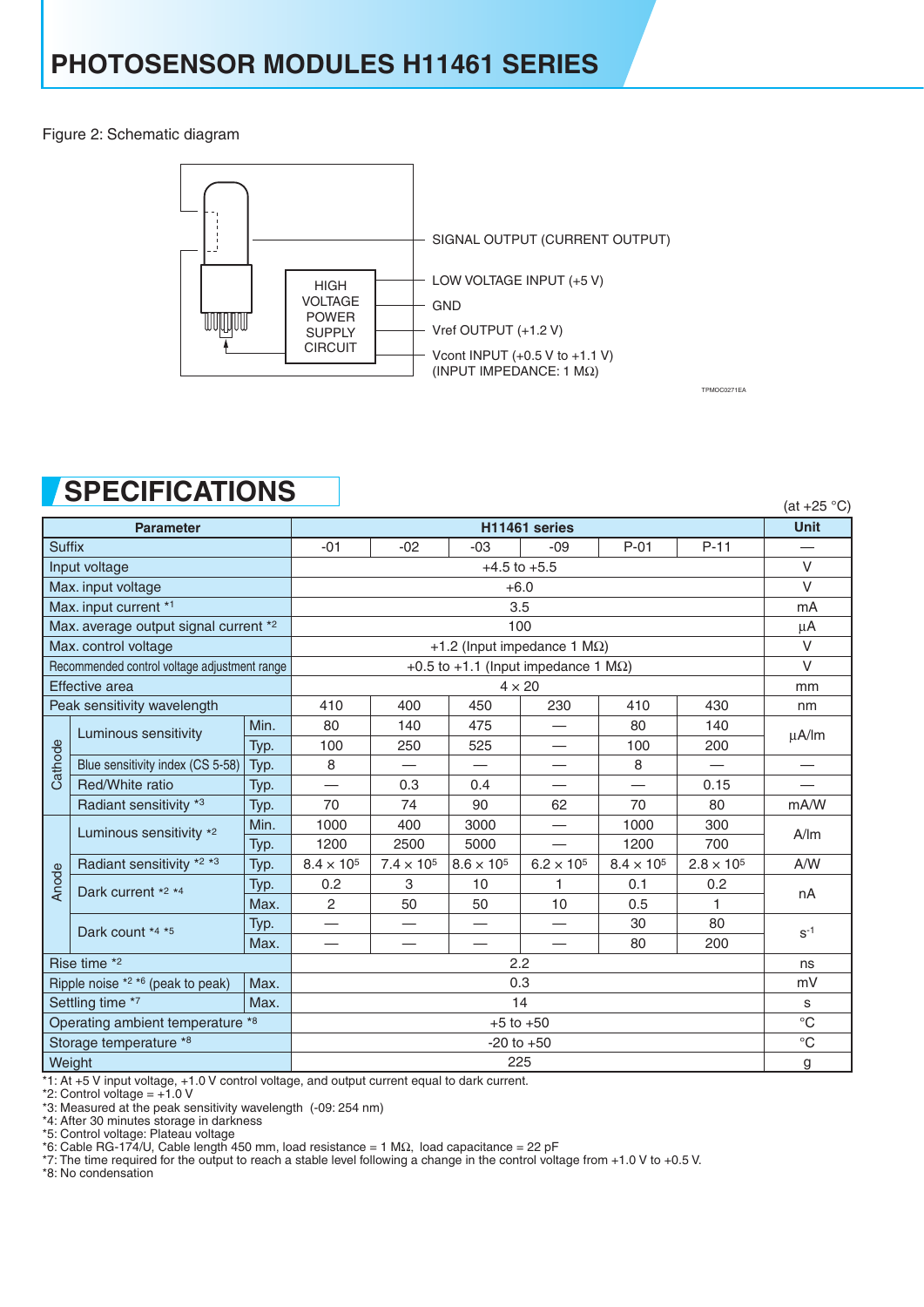

#### Figure 3: Sensitivity adjustment method Figure 4: Gain



TPMOC0238EA

Figure 5: Output signal current vs. input current



#### Figure 7: DC linearity







#### Figure 6: Ripple noise



2 (s/div.)

#### Figure 8: Pulse linearity